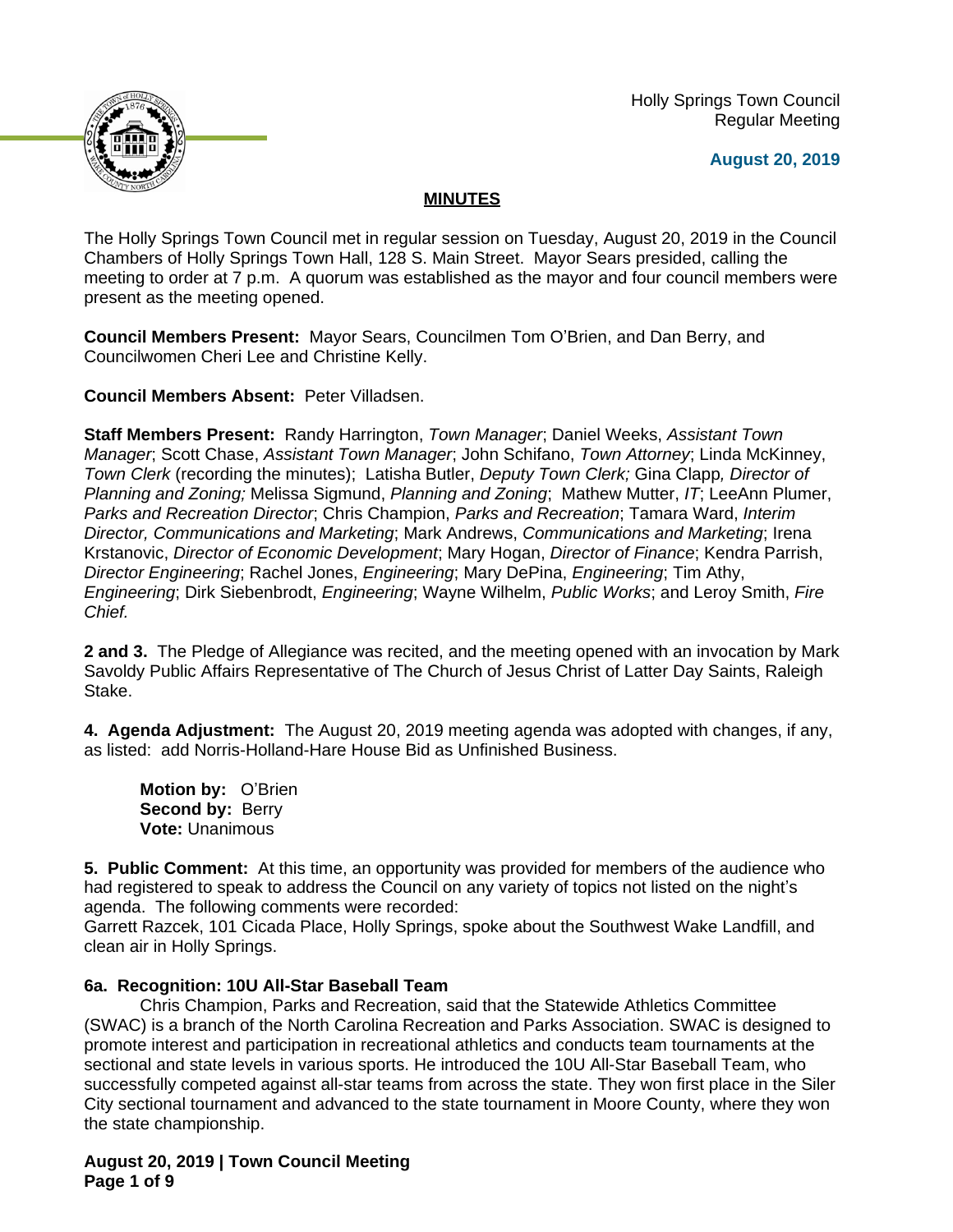Coach Sousa spoke about the team and how well they worked together to achieve this accomplishment. He recognized the Parks and Recreation staff, and the coaches. He then presented the team members with certificates of excellence for their contribution to the team.

**Action:** None.

### **6b. Welcome New Residents, Roy and Chelo Quiroga**

Mayor Sears introduced Alberto Quiroga, who was a long-time, well respected intern with the Town of Holly Springs, working in several departments over many years while he was in high school and college. Mr. Quiroga said that after 17 years he has been able to bring his parents, Roy and Chelo Quiroga, to the United States from Mexico. They now reside in Holly Springs. Mayor Sears extended a warm welcome to the Quirogas.

## **7a. Requests and Communications: NC National Guard**

General Greg Lusk is the head of the National Guard in North Carolina. He spoke of the history of the National Guard going back to the colonial militias. He then spoke about the important work the Guard does in its dual role of supporting Federal troops and doing work in the state. The NC National Guard has responded to natural disasters by assisting in rescue and rebuilding operations. They also participate in community events, historic celebrations, outreach programs, and are an important part of our state and community.

General Lusk then showed a short video on the NC National Guard. He presented the Town of Holly Springs with a plaque for supporting the National Guard.

Randy Harrington, Town manager, mentioned that Brittany Cushine, a Holly Springs Firefighter, is currently deployed with the NC National Guard.

### **Action:** None.

### **8a. Public Hearing: UDO Self Storage Text Amendment**

Melissa Sigmund, Planning and Zoning, explained that the proposed UDO Text Amendment removes self-storage (mini-) warehouse uses from the BT Business and Technology District and instead permits them in the IT Industry and Technology District by special exception use with additional development standards for minimum building height, minimum facility separation, limits on outdoor storage, and increased appearance standards. She said that this amendment is the result of about a year and a half of study, and investigation of practices in other municipalities. The purpose of the UDO Text Amendment is to address concerns shared by the Economic Development Department regarding the use of land in the business park. This modification may be a temporary measure, as the Town will begin writing a new UDO in 2020 after the adoption of the new Land Use & Character Plan. At that time, the self-storage (mini-) warehouse use can be reevaluated in the context of the Land Use & Character Plan and the new UDO.

Planning Board Recommendation:

Dana Rybak of the Planning Board said that they discussed the following issues and concerns on 07/23/2019:

- Whether the use should be a permitted primary use in the IT district rather than requiring a special exception use given the additional development standards that have been proposed. After an explanation from staff regarding the differences between a permitted primary use and special exception use, which requires a public hearing, the board determined that a special exception use was appropriate.
- The board agreed that moving the use to the IT district, and removing them from the business park, would help to keep the Town's most valuable industrial areas available to create new jobs.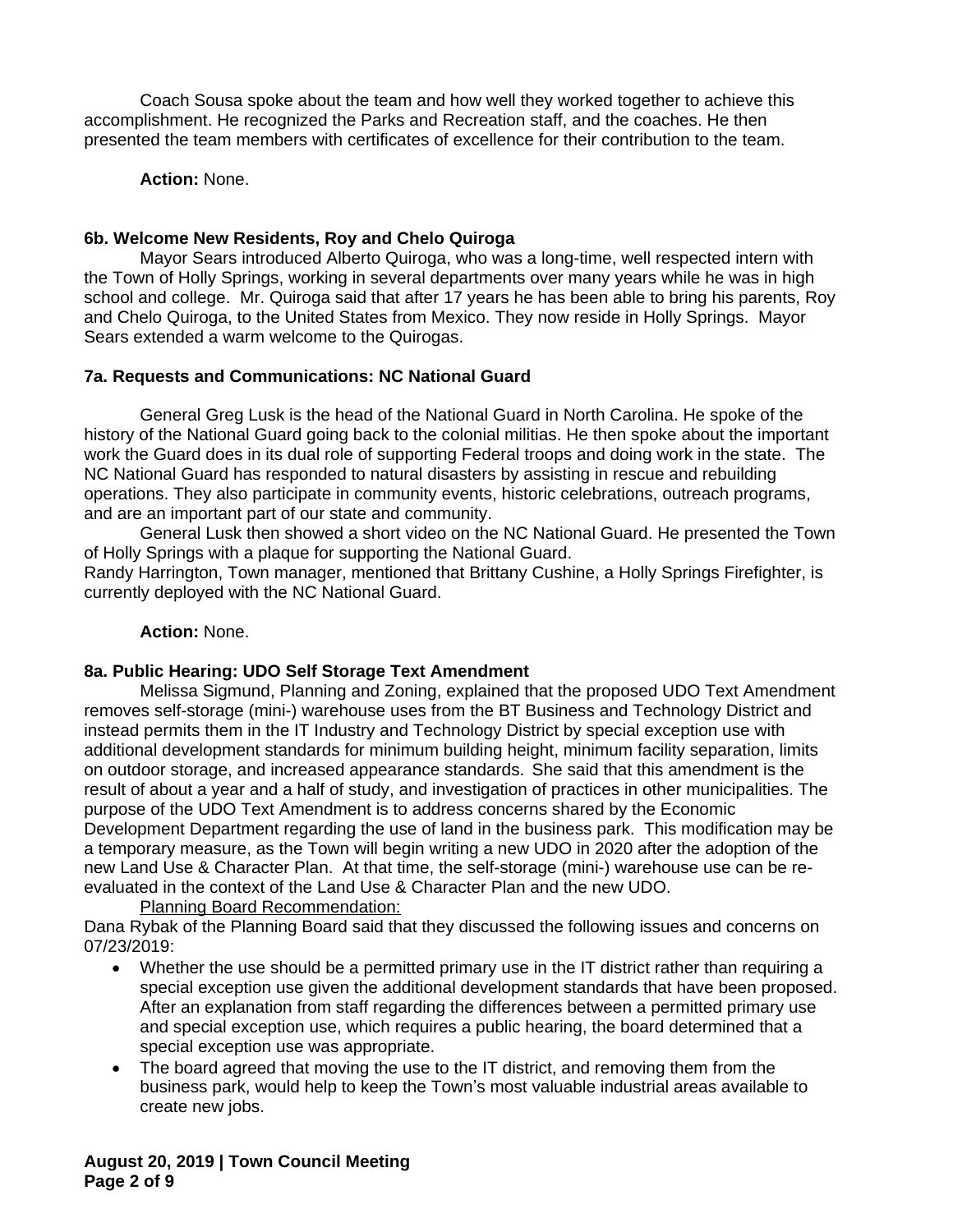Planning Board Recommendation: The Planning Board recommended approval (8-0-1)

With that explanation completed, Mayor Sears opened the public hearing. The following input was recorded: none

There being no input the public hearing was closed.

**Action:** Motion to adopt Ordinance 19-07 to adopt a statement of compatibility and approve UDO Text Amendment 19-UDO-02 for Self-storage (Mini-) Warehouse uses.

**Motion by**: Kelly **Second by**: Lee **Vote:** Unanimous.

## **8b. Public Hearing: Rezoning 5321 Sunset Lake Road**

Melissa Sigmund, Planning and Zoning, said that the Town received a request to rezone the parcel at 5321 Sunset Lake Road from R-10 to LB CU (Local Business Conditional Use). All immediately adjacent properties are currently zoned LB. She said the requested zoning is consistent with the Mixed Use and Office/Commercial land use designations of the property within the Vision Holly Springs Comprehensive Plan. The requested rezoning would allow future development of the parcel for commercial uses consistent with the immediately adjacent Sunset Lake Commons shopping center. There is no development plan proposed at this time. Councilwoman Kelly asked about when easements would be acquired. Rachel Jones, Engineering, said that there is no way to know what will be needed until a development plan is presented. But Condition No. 2, which the petitioner has agreed to, speaks to the necessity of having a TIA in the future.

### **Planning Board Recommendation:**

Dana Rybak of the Planning Board said they discussed the following issues and concerns on 7/23/2019:

• None

The conditions offered by the applicant that were brought before Planning Board have been slightly modified, specifically, the condition that speaks to the Traffic Impact Analysis (TIA) requirements. The rezoning of this property alone did not trigger a TIA; however, it is still a potential requirement with development, particularly if this property is combined with others for a larger scale project.

Planning Board Recommendation:

The Planning Board unanimously recommended approval (8-0-1)

With that explanation completed, Mayor Sears opened the public hearing. The following input was recorded:

Nil Ghosh of Morningstar Law Group, 421 Fayetteville Street, Raleigh said that this is an opportunity for the owners of the Sunset Lake Shopping Center to acquire some additional property. They have offered the conditions with the idea of "future-proofing" the property for development.

There being no further input the public hearing was closed.

**Action 1:** Motion to accept the following as being true: The requested zone map change from R-10: Residential to LB: Local Business Conditional Use is consistent with the Vision Holly Springs Comprehensive Plan since the Future Land Use Plan Map indicates this property as Mixed

**August 20, 2019 | Town Council Meeting Page 3 of 9**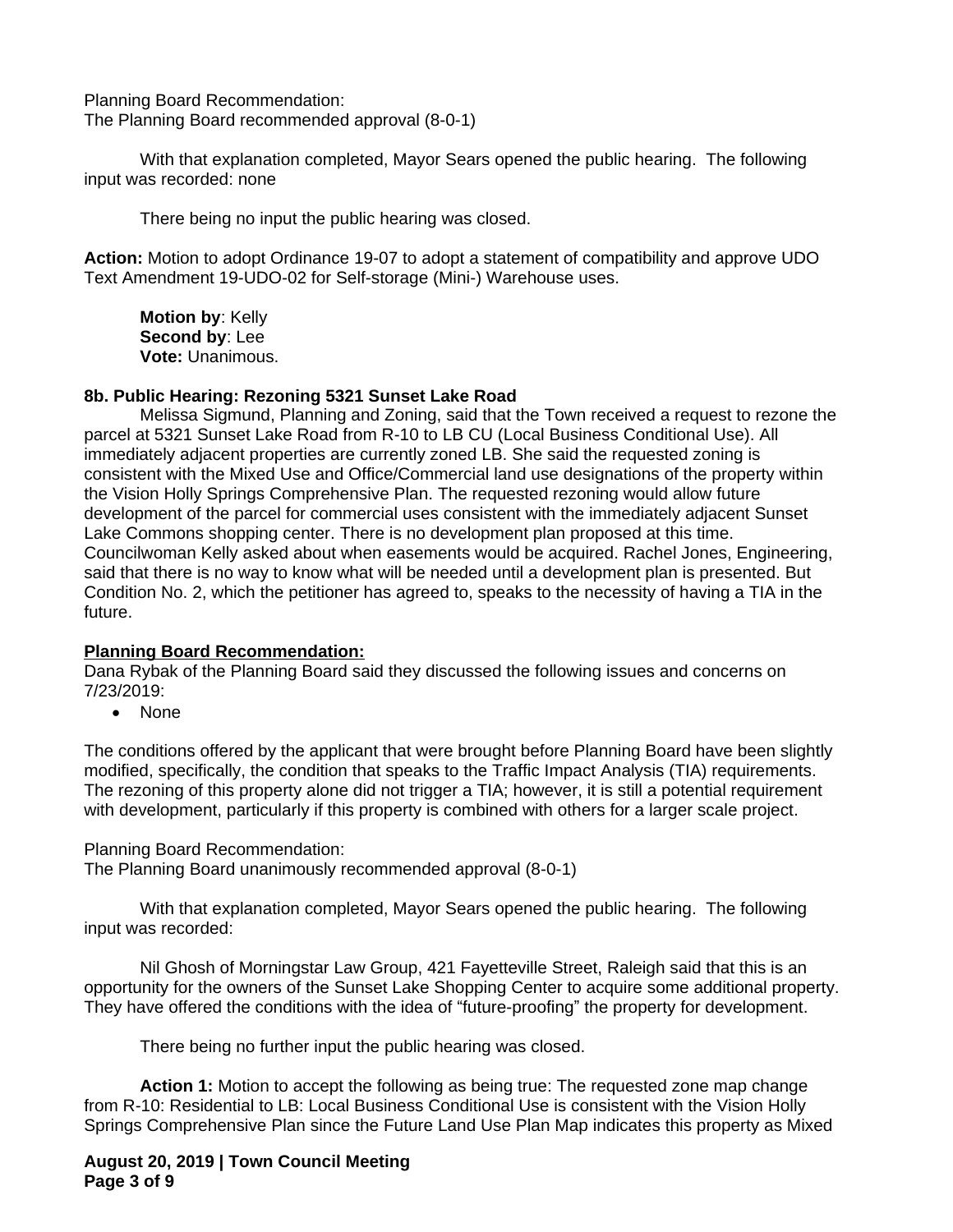Use and the Northeast Gateway overlay indicates the property as Office/Commercial and the LB: Local Business district will support uses and development patterns consistent with these designations. In addition, the proposed zoning will allow for continuity and integration with existing adjacent development.

**Motion by**: O'Brien **Second by**: Lee **Vote:** Unanimous.

**Action 2:** Motion to adopt Rezoning Ordinance 19-02 to change the zoning of 1.1 acres from R-10: Residential to LB CU: Local Business Conditional Use, with conditions offered by the applicant as listed below.

**Motion by**: Lee **Second by**: Berry **Vote:** Unanimous.

## **Conditions:**

- 1. The Town requires certain fees to be paid upon development of land and for the granting of a building permit. Said fees are listed in the Town's annual budget, and with this rezoning the Developer agrees he/she (i) is familiar with these fees, (ii) does not dispute the reasonableness of these fees as set forth in the Town's annual budget; and (iii) notwithstanding any reimbursements discussed at this time through an Infrastructure Reimbursement Agreement, hereby agrees to timely pay all normal and customary fees applicable to Developer in connection with the Non-residential Project. Such fees are listed in the current year annual budget of fees at the time the fee is due under the ordinary course of development.
- 2. To create conditions essential to public health, safety, and the general welfare, the Town requires, pursuant to N.C.G.S. § 160A-372, the dedication and construction of streets and rights of way, as shown in the approved Comprehensive Transportation Plan and an approved Transportation Impact Analysis (TIA) if a TIA is required for the development of the subject site.

## **9. Consent Agenda:**

The Council approved a motion to approve all items on the Consent Agenda. The motion carried following a motion by Councilman O'Brien, a second by Councilwoman Kelly, and a unanimous vote. The following actions were affected:

9a. Minutes – The Council approved minutes of the Council business meeting held August 6, 2019.

9b. Budget Amendment Report – The Council received a report of monthly administrative budget amendments approved by the Town Manager. *A copy of the budget amendment report is attached to these minutes.*

9c. HollyFest Rides and Parking Contract – The Council approved a contract with Eastern Entertainment to provide rides, attractions, and parking services at HollyFest.

9d. Sports Graphics Contract - The Council approved a contract with Sports Graphics to replace the stadium padding at Ting Stadium.

## **10. Unfinished Business:**

## **Norris-Holland-Hare House Bid**

Town Attorney John Schifano said that a bid was received for the purchase of the Norris-Holland-Hare House from Corey and Nicole Reed, local residents who wish to use it as a family home. The bid was for \$25,000. It is understood that the buyer would have to enter an agreement with Capital Area Preservation (CAP) to preserve the historic character of the house. If Council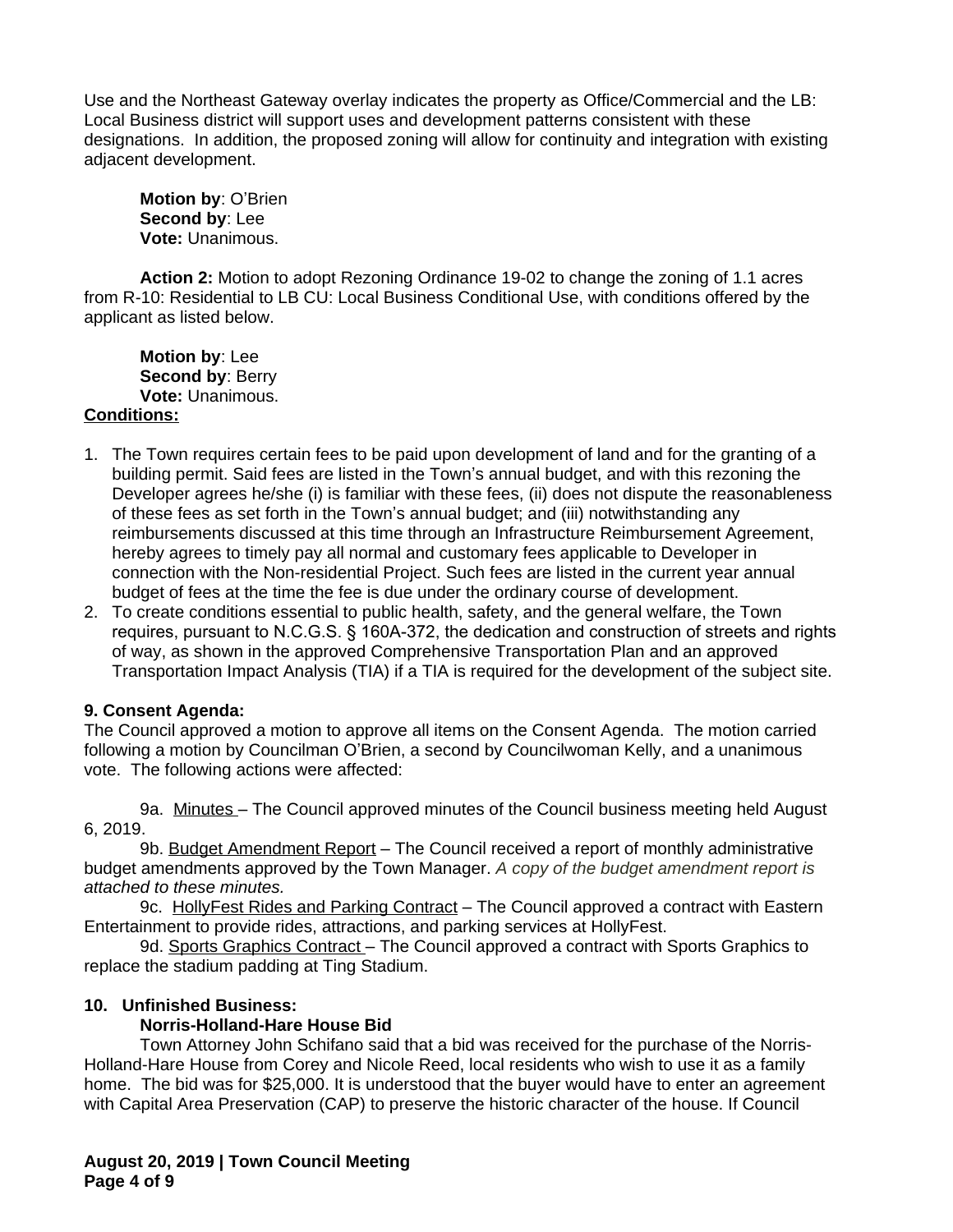accepts this bid, the next step is to advertise a 10 day upset bid period. If no bid that is at least 10% higher than this bid is accepted, then Mr. and Mrs. Reed would be the winning bidders.

Councilwoman Lee asked what happens if the buyer gets into the renovation and cannot complete it, or takes too long. Mr. Schifano and Gina Clapp, Director of Planning and Zoning explained the nature of the agreements that CAP creates with the buyers and the Town to preserve historic houses. These agreements usually involve timelines and benchmarks rather than specific deadlines. There were further questions about the possibility of the original buyer reselling the house. Mr. Schifano explained that there will be a deed covenant attached to the property to prohibit any new owner from violating the agreement.

Nicole Reed of Summerset Farms said they have done their homework on the house. They want to restore it. It has not been kept up and is not livable as it is. They want to restore it, and make it beautiful again. They want to put in antique appliances and light fixtures. Councilmembers asked questions about the Reed's experience in renovating houses and their plans for this house. Mrs. Reed said that they do have experience in this type of work. They intend to live in the house after they restore it. She said they realize the bid is low, but it is going to take a lot of money to fix it up.

Councilman Berry asked if it was correct that the sale is not complete until the agreement with CAP is executed, and Mr. Schifano said that was the case.

Mrs. Reed assured Council that they understand the historic significance of this home, and would be willing to have tours, and allow historians to see it.

Councilman O'Brien asked if they had talked to CAP. Mr. Reed said he had left them two messages but they haven't returned his call yet.

There was further discussion about whether or not this decision could be tabled to allow the Reeds time to discuss their plans with CAP.

Action: Motion to table the decision until Tuesday, August 27<sup>th</sup>.

**Motion by**: O'Brien **Second by**: Lee **Vote:** Unanimous.

#### **11. NEW BUSINESS**

#### **11a. Cross Connections Ordinance Update**

Paul Allen, Assistant Town Attorney explained the purpose of the amendment and why the ordinance change was needed. Wayne Wilhelm, Public Works, explained difference between Double Check valves (DC) and Reduced Pressure Zone valves (RPZ) as part of a backflow device. explained why RPZ was better than DC.

Mr. Allen said that the proposed ordinance reflects current practice and other Town requirements. Double check valves (DC) are no longer allowed by town standards and Reduced Pressure Zone (RPZ) assemblies are required. These DC devices are not currently permitted on residential irrigation or commercial domestic lines, and this ordinance change would prohibit DC on fire suppression systems as well.

Existing structures shall be exempt from this section until such time any structure is sold, remodeled or improvements to the property exceeding the sum of \$2,500.00 are made, or a new occupancy permit is otherwise required for the property.

The Cross Connections Ordinance provides protection to the potable water supply of the Town and maintains a system by which the components involved in the flow of potable water may be approved, checked, and enforced. This ordinance updates the provisions of the Cross Connections Ordinance to prohibit the use of unsafe components, updates the systematic check and approval of certain components involved in the flow of potable water (backflow devices), and generally updates, and in some cases removes, some of the definitions and language contained in the ordinance. It also removes references to the NCDENR and replaced them with the current

**August 20, 2019 | Town Council Meeting Page 5 of 9**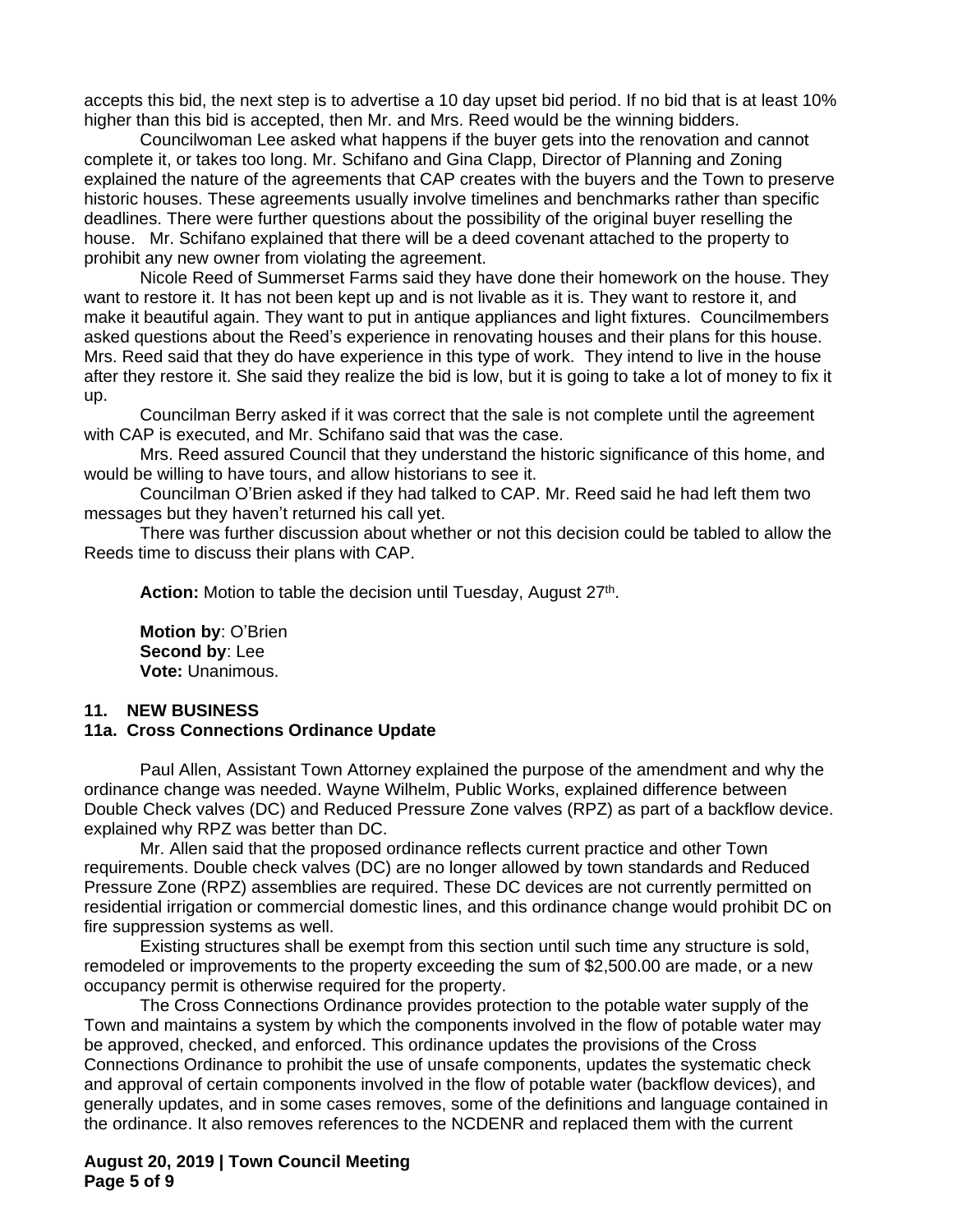responsible agency, the NCDEQ. Additionally, amending this ordinance will provide consistency with the Engineering Design and Construction Standards as it pertains to fire line backflow preventers.

Questions were asked regarding how many residents might be affected. Mr. Wilhelm and Mr. Schifano said most residents with irrigation systems have already installed the RPZ and the Town works with any residents that need to make the change. Fire suppression systems, which are the largest area affected, are in commercial, not residential buildings.

**Action:** Motion to approve Ordinance 19-08 approving amendments to the Cross Connections Ordinance under Chapter 16 Article II Division 4.

**Motion by**: Berry **Second by**: Lee **Vote:** Unanimous.

#### **11b. Sunset Lake Road Sidewalk Phase 2**

Mary DePina, Engineering, said this project will provide a desirable sidewalk connection between the Westscott subdivision and Optimist Farm Road. This project is wanted by residents and was recommended in the Comprehensive Transportation Plan. As part of the project, the existing signal will be upgraded to include pedestrian signals and crosswalks across Optimist Farm Road. Design and permitting were completed by Town Engineering staff.

She said the Public Works Department will construct the second phase of the Sunset Lake Sidewalk. It is estimated that performing this work with Holly Springs' staff will save the Town a third to one half of the cost of contracting with a construction company. T & H Electrical has submitted a proposal to perform the signal upgrade at the intersection of Sunset Lake Road at Optimist Farm Road. Mauldin Watkins has submitted a contract to perform survey work.

There were questions about acquiring needed right of ways. Ms. DePina said the Town has the right of ways and will only need some temporary easements to allow the construction workers to get behind the sidewalk to work. Questions were asked about materials (the sidewalk will be concrete, not asphalt) and the timeline.

**Action:** Motion to approve the following four actions:

- A. approve a budget amendment to transfer \$84,628.00 from Street Reserves to Project Account 48-609-91.04.
- B. approve the project budget of \$84,628.00.
- C. award the signal upgrade contract to T&H Electrical;
- D. award the construction survey contract to Mauldin-Watkins;

**Motion by**: Lee **Second by**: O'Brien **Vote:** Unanimous.

#### **11c. NC 55 Bypass Right Turn Lane Design**

Tim Athy, Engineering, said this project is identified as a "green" project as part of the approved Transportation Bond. The project will include adding a new right turn lane southbound from Avent Ferry Road to South Main Street, improving traffic flow onto South Main Street. The purpose of this item is to introduce the Engineering Consultant for the project, Summit Design and Engineering Services.

He said a public engagement meeting was held July 16 at Holly Springs Town Hall. A consultant selection process was held and Summit was the most qualified firm selected. He introduced Eric Keravuori and Brandon Johnson from Summit. The scope includes: survey, design, right of way plats, meeting coordination, environmental documents, geotechnical, NCDOT

**August 20, 2019 | Town Council Meeting Page 6 of 9**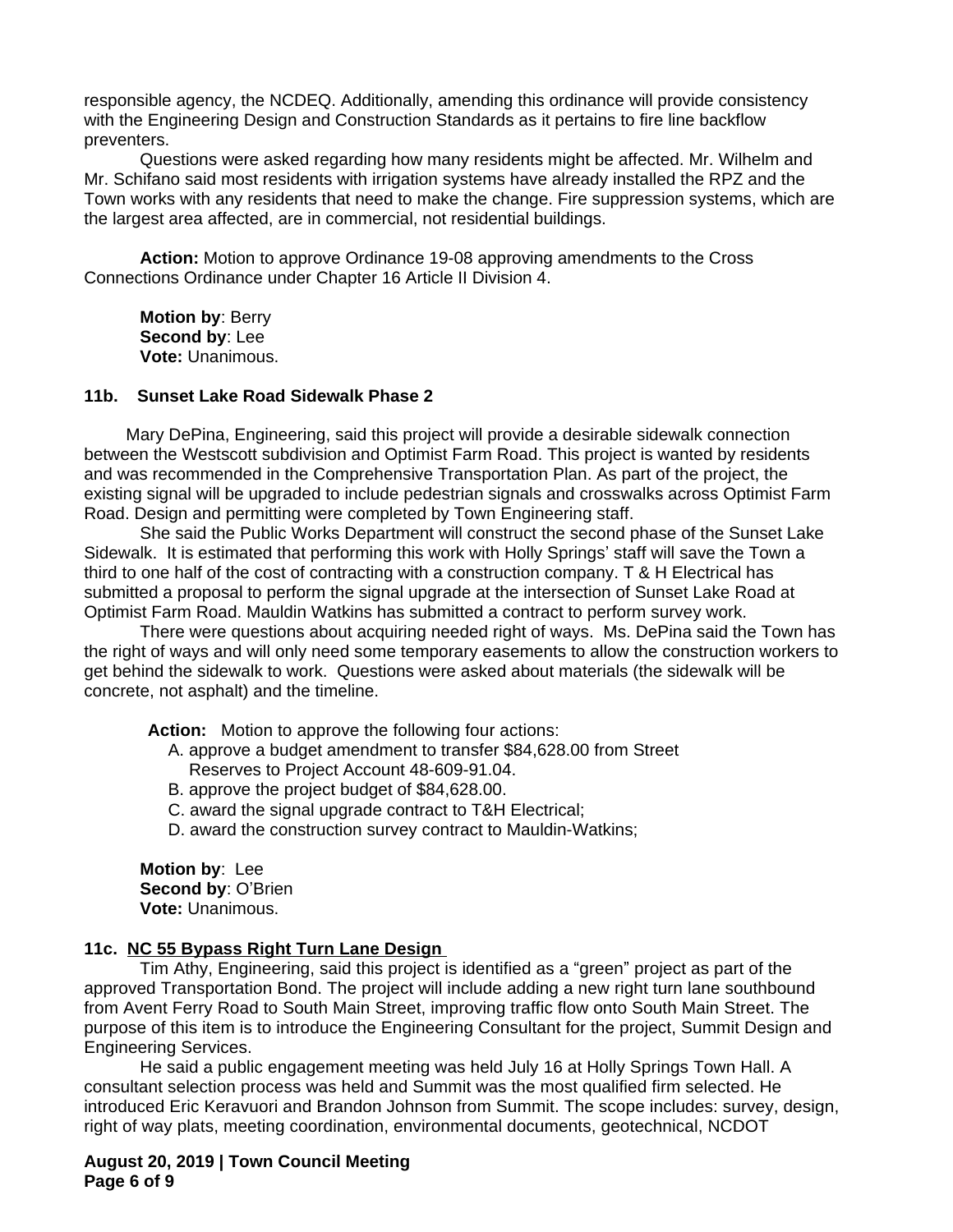coordination, preparation of bid documents. The anticipated schedule for design services to advertise for bids is 8 months. Design work could begin in the fall of 2019, with right of way acquisition in spring of 2020. Construction is anticipated to start in 2020, with completion set for Spring of 2021.

Next Steps include staff returning to Town Council once right of way needs are established. Staff will be seeking funding for appraisals and subsequent easement or right of way acquisition. A construction bid award will also come back before Town Council.

Councilwoman Kelly asked for a reminder on the benefits of this project to the town. Kendra Parrish, Director of Engineering said that during the bond campaign staff ran models. This right turn lane cut the commute time in half for this section of NC 55. The Bypass will eventually be three lanes in each direction and this begins that process. It allows the residents of Holly Springs who travel Southbound in the afternoon and turn off at Avent Ferry or Main Street to arrive home sooner. Councilwoman Lee asked if this will happen at the same time as the Avent Ferry widening. Ms. Parrish said there might be some overlap on these projects. Councilman Berry asked about the design of the lanes. Ms. Parrish said that this is a contract for design, and the design typically comes back to Council when it is in progress.

**Action 1:** Motion to Approve Design Budget for the NC 55 Bypass Right Turn Lane Green Bond project and move \$220,000 from prior Council approved interfund loan to the project account 48.612.12.01.

**Motion by**: Kelly **Second by**: Berry **Vote:** Unanimous.

**Action 2:** Motion to approve contract to Summit Design and Engineering Services in the amount of \$220,000.00 (\$198,606.52 contract amount plus \$21,393.48 (~10%) project contingency).

**Motion by**: Berry **Second by**: Lee **Vote:** Unanimous.

#### **11d. System Development Fee Report Update**

Kendra Parrish, Director of Engineering, said that Freese & Nichols assisted the Town in the development of the system development fees. The purpose of this report and subsequent updates is to address the methodology used in the development and calculation of water and wastewater system development fees for the Town. The methodology used herein is in accordance with the NCGS chapter 162A, as amended by House Bill 436, for the establishment of water and wastewater system development fees. Chapter 162A defines a system development fee as a "charge or assessment for service imposed with respect to new development to fund costs of capital improvements necessitated by and attributable to such new development, to recoup costs of existing facilities which serve such new development, or combination of those costs."

Ms. Parrish said the Town is requesting that fees be updated based on a modification to the Water and Wastewater Capital Improvement Plan and project funding policies. The requested scope of services includes: data collection since last report, review of updated planning documents and capital improvement plans, updated land use assumptions, increased evaluation of interim water and waste water infrastructure. Adding projects to this study will allow the Town to use these funds for those projects. Staff does not anticipate the fees going down, because projects will be being added. The anticipated time of completion is 135 days. She said that Charles Archer from Freese Nichols was present if Council had any questions.

Councilman Berry asked if the study indicates a lower fee, would the town have to take the lower fee at that point. Mr. Schifano said that if the new analysis substantiates a lower fee, the town

**August 20, 2019 | Town Council Meeting Page 7 of 9**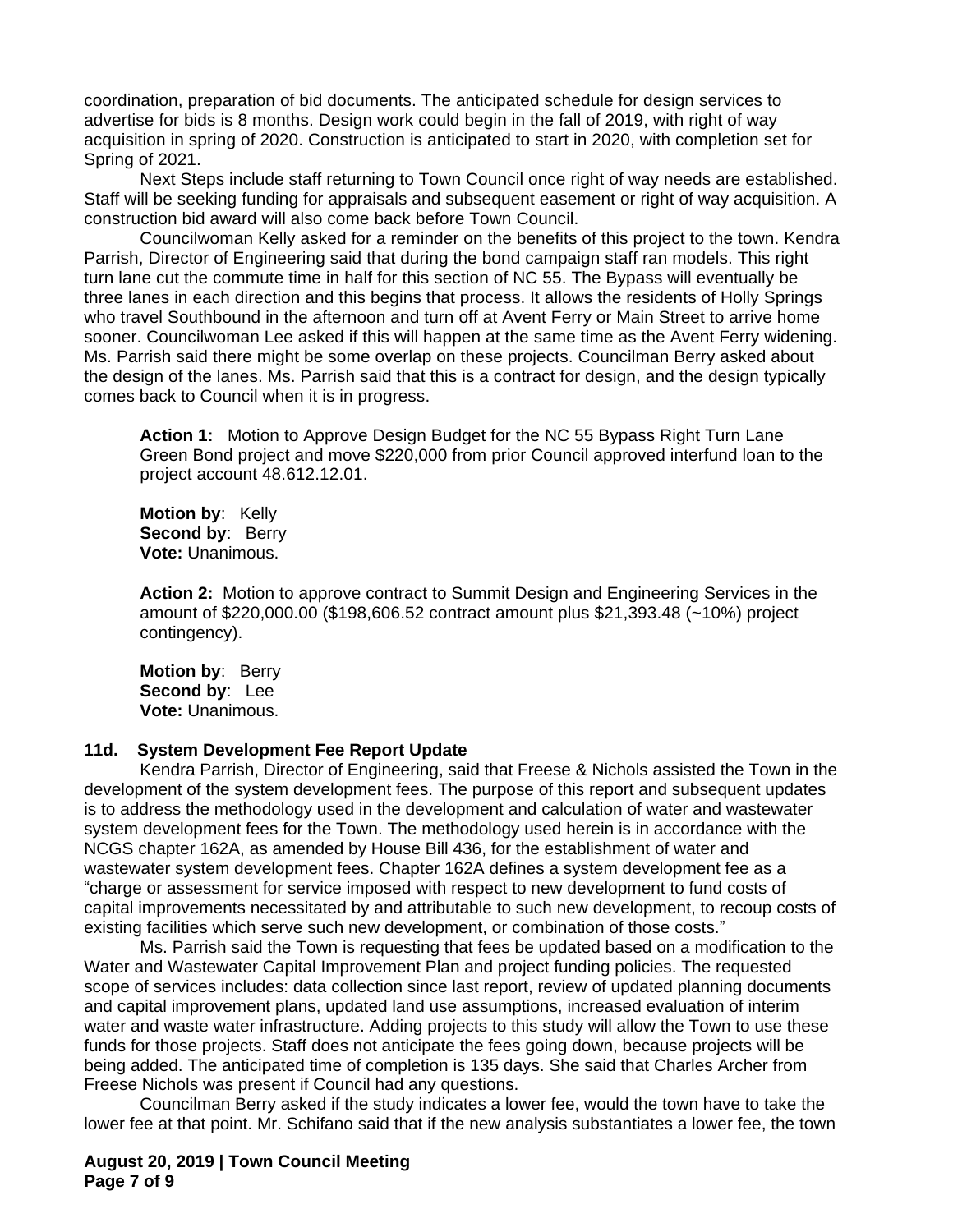would be tied to that fee. If it substantiates a higher fee, the town does is not required to raise the fee, but could, after the appropriate public hearings.

**Action 1:** Approve a budget amendment transferring \$29,400 from Water/Sewer Capacity Replacement Fund (71.95) fees to Utility Fund Operating Budget 30 432 12.01.

**Motion by**: Lee **Second by: Berry Vote:** Unanimous.

**Action 2:** Approve contract to Freese & Nichols in the amount of \$29,400.

**Motion by**: O'Brien Second by: Kelly **Vote:** Unanimous.

#### **11e. Water System Hydraulic Model Update**

Dirk Siebenbrodt, Engineering, said that regular updates of the current Water System Hydraulic Model through new developments and capital projects data are necessary to ensure that the model stays up-to-date and reflects the actual, real water supply system in the ground. Model updates are done on average every 4-5 years. The last update to the model was performed in 2015-16. He said the findings of the study are used to identify and correct potential current or future system insufficiencies; maintain, categorize, and test the current fire hydrant inventory via generated maps and inventory lists; and support long-term planning.

He said that Hazen and Sawyer has submitted a proposal upon request to update the existing Holly Springs Water System Hydraulic Model. The Town's water system is simulated in a current computer model. From that model, water pressure and water flow can be predicted which is important for fire safety and water supply. With this model update, hydrant locations and information will be added. The work as described in the contract includes analyzing billing data and pumping records, and adding new system improvements and modification data to the current computer model. It will also include the study of operational practices and patterns as well as field testing. Generated information will also help the Public Works and Fire Department to maintain, categorize and test the current fire hydrant inventory via generated maps and inventory lists. Information gathered from the report will also be used in preparation for a November Council Workshop on water demand planning for the future. It works as a stress test for the water system, testing scenarios: for example, what would happen if 10 fire hydrants were in use at the same time.

Councilman O'Brien asked if this was done every year. Mr.Siebenbrodt said that it is done every four years. This time the town is requesting much more information from the consultant than for a typical four year update. It includes exact locations of all hydrants, conversion of data from the Town's system to the model, information for the Fire Department and Public Works, with real time performance of the hydrants. Councilwoman Kelly asked what the benefits to the town are of having this model. Ms. Parrish said that behind this model, as development is occurring, staff can make sure adequate infrastructure is being built to support a particular development. It also helps with long-range planning and needed infrastructure agreements. Finally, it helps the town's ISO rating, which helps tax payers.

**Action 1:** Motion to transfer \$77,484 (incl. 10% contingency) from Water Reserves Account 23.95 to Operating Budget Account 30 432 12.01.

**Motion by**: Kelly **Second by**: O'Brien **Vote:** Unanimous.

**August 20, 2019 | Town Council Meeting Page 8 of 9**